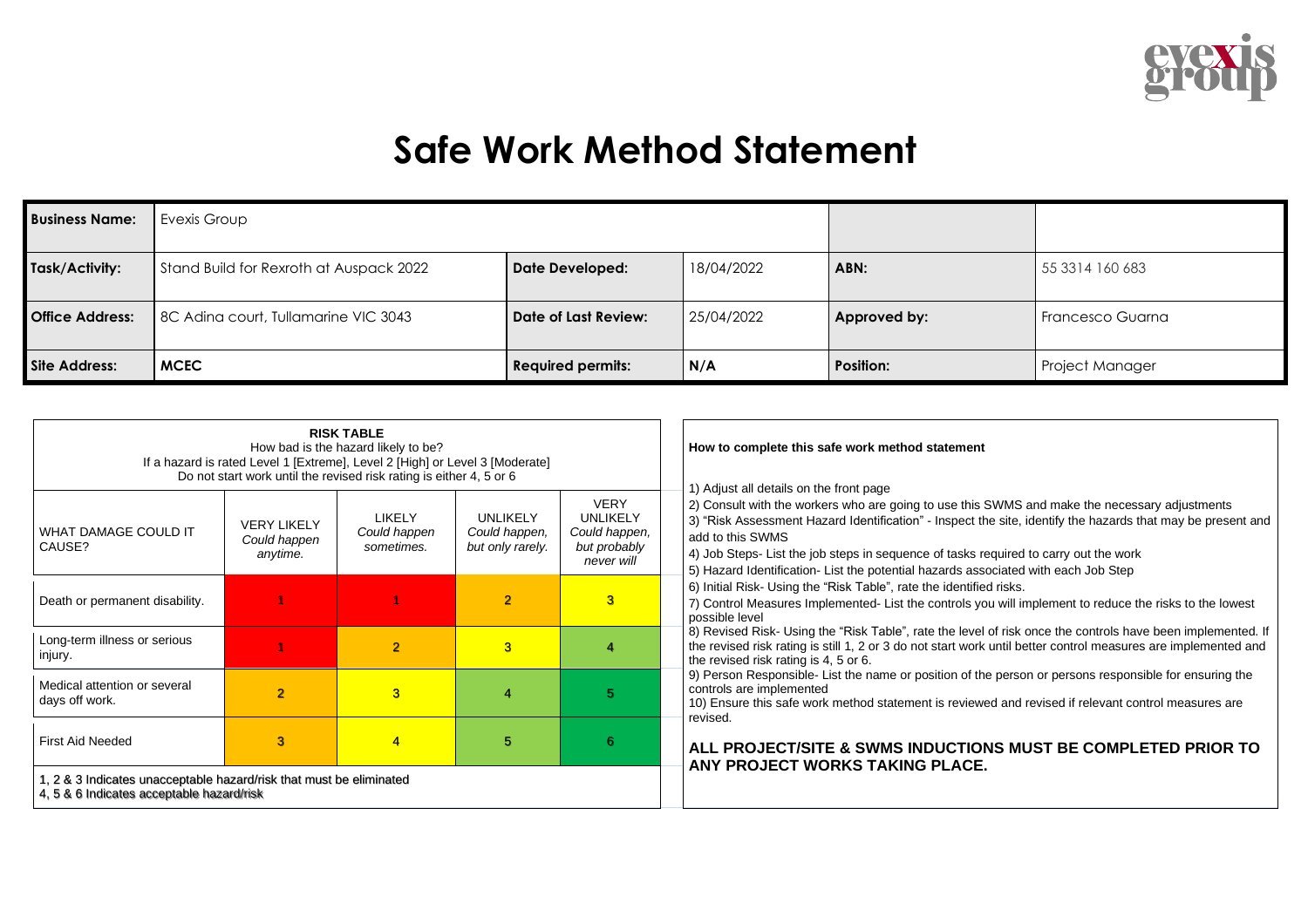



| <b>WORK ACTIVITY</b><br>(Steps in the activity/task)           | <b>HAZARDS PRESENT</b><br>(What could cause injury)                                      | <b>RISK SCORE</b> | <b>RISK CONTROL MEASURES</b><br>(What can be done to minimise the risk of injury)                                                                                                                                                                                                                                                                                                                                                                                                                                                                                                                                                                                                                                                                                                                                                                                                                                                                                                                                                                                    | <b>RESIDUAL</b><br><b>RISK</b><br><b>SCORE</b> | <b>WHO IS</b><br><b>RESPONSIBLE</b>                           |
|----------------------------------------------------------------|------------------------------------------------------------------------------------------|-------------------|----------------------------------------------------------------------------------------------------------------------------------------------------------------------------------------------------------------------------------------------------------------------------------------------------------------------------------------------------------------------------------------------------------------------------------------------------------------------------------------------------------------------------------------------------------------------------------------------------------------------------------------------------------------------------------------------------------------------------------------------------------------------------------------------------------------------------------------------------------------------------------------------------------------------------------------------------------------------------------------------------------------------------------------------------------------------|------------------------------------------------|---------------------------------------------------------------|
| <b>Material handling,</b><br>loading / unloading<br>materials. | Personal injuries- Abdominal hernia,<br>muscle and joint injuries, cuts and<br>abrasions | Likely LTI<br>3   | Confirm with project manager the task, including<br>$\bullet$<br>amounts and weight at hand and the way in which it<br>should be handled.<br>Always use mechanical lifting where applicable. Use<br>$\bullet$<br>a forklift on site for your use if possible; contact a<br>foreman to use it. If there are pallet trolleys, wheel<br>barrows on site this will need to be utilised to<br>minimise manual handling.<br>Project Manager or the responsible person should<br>$\bullet$<br>make the decision on the best use of mechanical<br>lifting equipment to be used and this should be<br>explained to the operator.<br>All loads above 20kg are to be lifted by at least 2<br>$\bullet$<br>persons. Care must be taken to establish the<br>weight/load prior to lift.<br>Dependent on the required amount of movements<br>$\bullet$<br>(repetition/fatigue), rotation of task/personnel must be<br>considered.<br>The shortest possible distance between material<br>$\bullet$<br>movement and storage area should be considered<br>before undertaking the task. |                                                | MANAGER,<br><b>SUPERVISOR</b><br><b>AND</b><br><b>WORKERS</b> |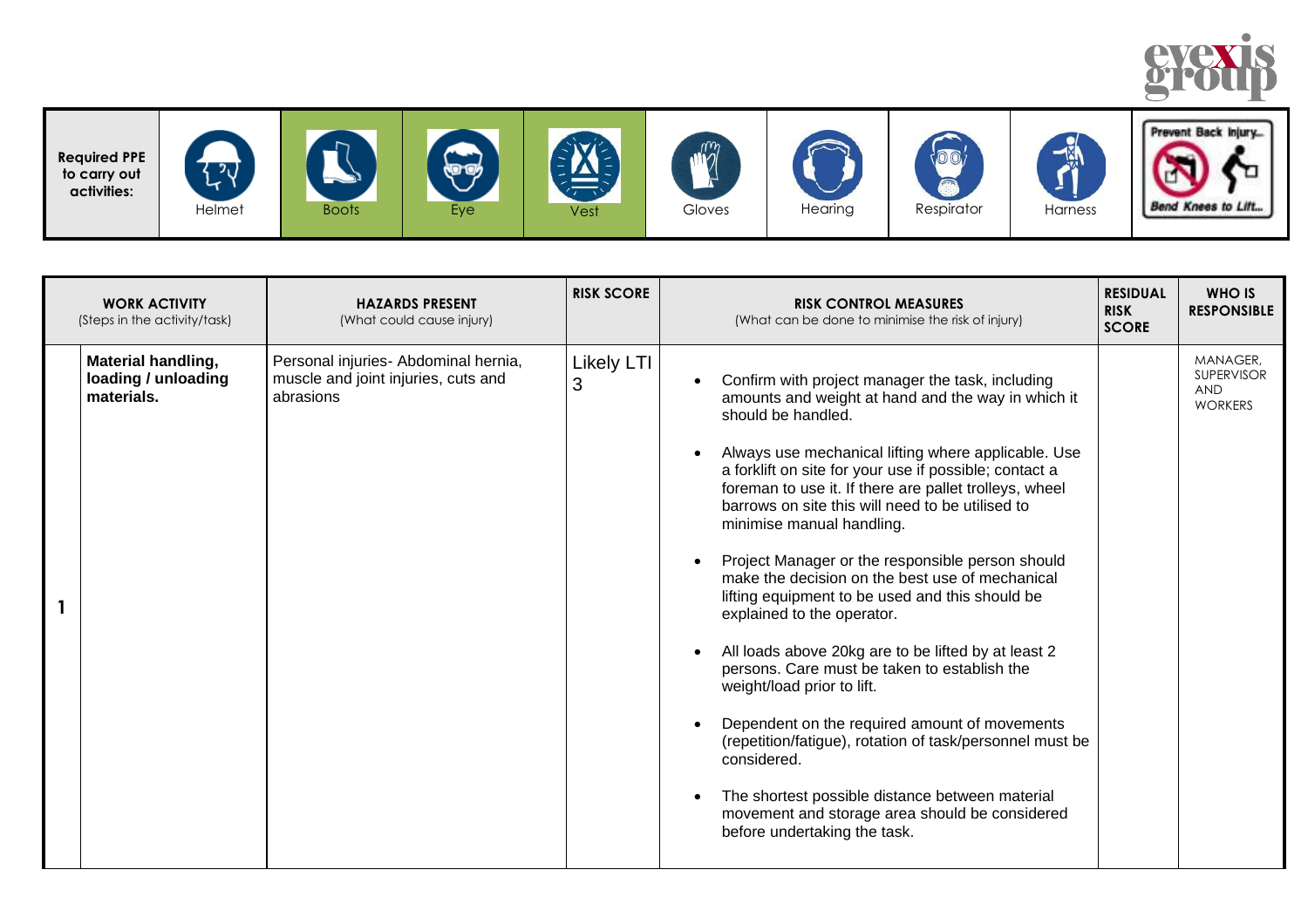

| <b>WORK ACTIVITY</b><br>(Steps in the activity/task)                 | <b>HAZARDS PRESENT</b><br>(What could cause injury) | <b>RISK SCORE</b> | <b>RISK CONTROL MEASURES</b><br>(What can be done to minimise the risk of injury)                                                                                                                                                                                                                                                                                                                                                                                                                                                                                                                                                                                                                                                                                                                                                                                                                                                                                                                                                                         | <b>RESIDUAL</b><br><b>RISK</b><br><b>SCORE</b> | <b>WHO IS</b><br><b>RESPONSIBLE</b>                           |
|----------------------------------------------------------------------|-----------------------------------------------------|-------------------|-----------------------------------------------------------------------------------------------------------------------------------------------------------------------------------------------------------------------------------------------------------------------------------------------------------------------------------------------------------------------------------------------------------------------------------------------------------------------------------------------------------------------------------------------------------------------------------------------------------------------------------------------------------------------------------------------------------------------------------------------------------------------------------------------------------------------------------------------------------------------------------------------------------------------------------------------------------------------------------------------------------------------------------------------------------|------------------------------------------------|---------------------------------------------------------------|
| <b>Material handling,</b><br>loading / unloading<br>materials (cont) | <b>Back injuries</b>                                |                   | When positioning/delivering loads;<br>Deliver/store loads at height where bending is<br>$\bullet$<br>reduced<br>Good communication and eye contact between lifting<br>$\bullet$<br>team to be clearly understood before starting task.<br>Positioning of persons to be clarified before lifting<br>$\bullet$<br>Lifting between persons should be sequential e.g. in<br>steps<br>Route of travel to be established before lifting occurs<br>$\bullet$<br>Ensure area of movement/path is clear of obstacles<br>$\bullet$<br>Bend your knees<br>$\bullet$<br>Keep your back straight<br>$\bullet$<br>Keep your chin up/eyes straight<br>$\bullet$<br>Keep load as close as possible to body<br>Limit the amount of twisting/turning of body<br>$\bullet$<br>Keep load as balanced and even as possible<br>$\bullet$<br>between lifters<br>Keep route as direct as possible<br>$\bullet$<br>Place the load as close as possible to chest height<br>$\bullet$<br>The use of gloves should be used to reduce the likely hood of<br>material slipping in hand. |                                                | MANAGER,<br><b>SUPERVISOR</b><br><b>AND</b><br><b>WORKERS</b> |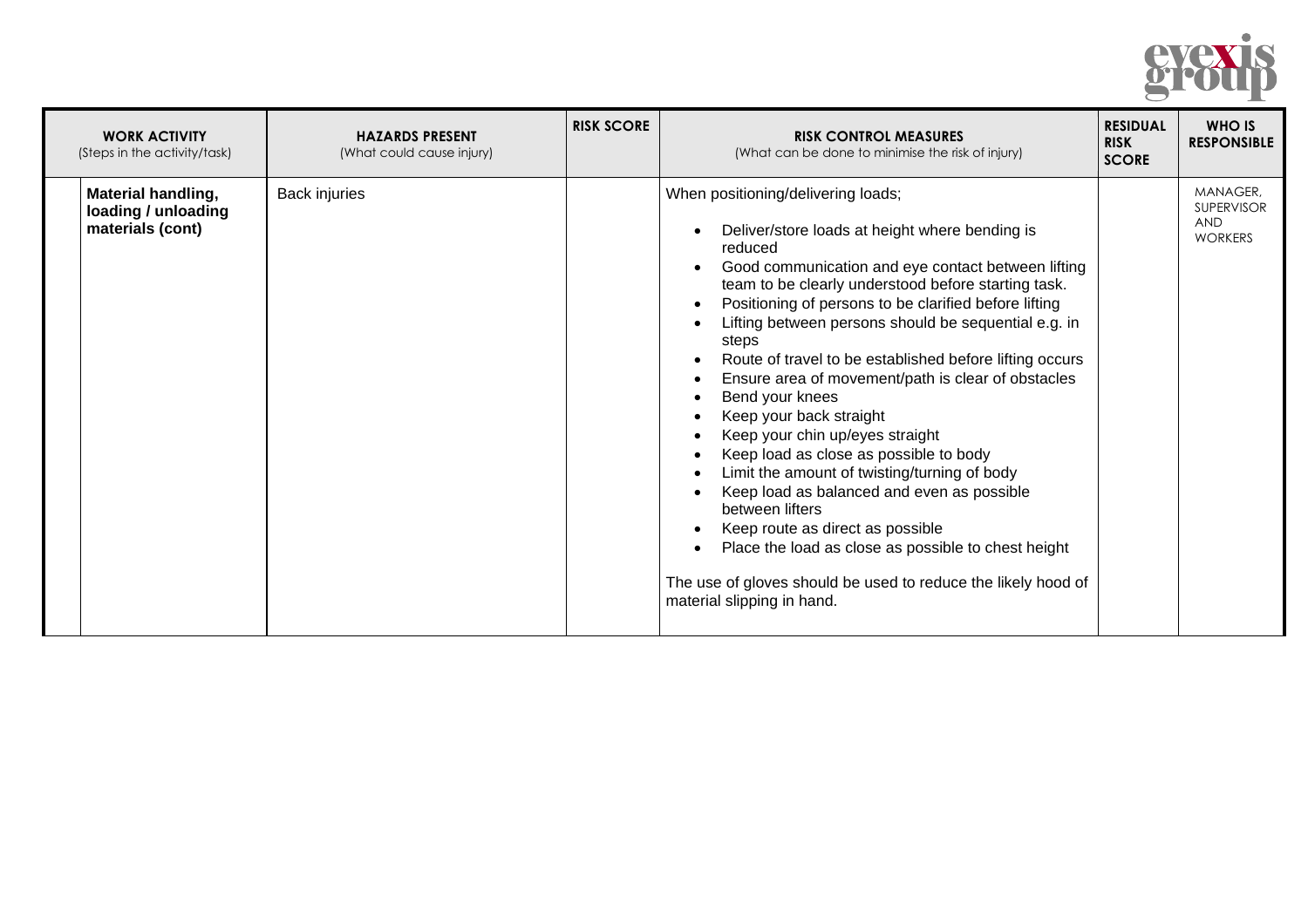

| <b>WORK ACTIVITY</b><br>(Steps in the activity/task) | <b>HAZARDS PRESENT</b><br>(What could cause injury) | <b>RISK SCORE</b> | <b>RISK CONTROL MEASURES</b><br>(What can be done to minimise the risk of injury)                                                                                                                                                                                                                                                                                                                                                                                                                                                                                                                                                                                                           | <b>RESIDUAL</b><br><b>RISK</b><br><b>SCORE</b> | <b>WHO IS</b><br><b>RESPONSIBLE</b>                           |
|------------------------------------------------------|-----------------------------------------------------|-------------------|---------------------------------------------------------------------------------------------------------------------------------------------------------------------------------------------------------------------------------------------------------------------------------------------------------------------------------------------------------------------------------------------------------------------------------------------------------------------------------------------------------------------------------------------------------------------------------------------------------------------------------------------------------------------------------------------|------------------------------------------------|---------------------------------------------------------------|
| Use of power tools and<br>electrical equipment       | Electrocution<br>Personal injuries                  | <b>Likely LTI</b> | All leads and tools to be tagged by a competent<br>$\bullet$<br>person with a minimum of a testing and tagging<br>certification, a record of which is to be recorded in<br>electrical testing register.<br>Leads must not be "piggy backed" to each other, eg<br>$\bullet$<br>32 metre lead plugged into another 32mtr lead to<br>make it reach longer. If this is viewed a risk<br>assessment (or re-evaluation of the current risk<br>assessment) must be completed on the correct<br>amount of temporary power boards required at this<br>site.<br>Hand tools only to be operated by competent, trained<br>and qualified personnel.<br>Areas to be kept clean and materials removed ASAP |                                                | MANAGER,<br><b>SUPERVISOR</b><br><b>AND</b><br><b>WORKERS</b> |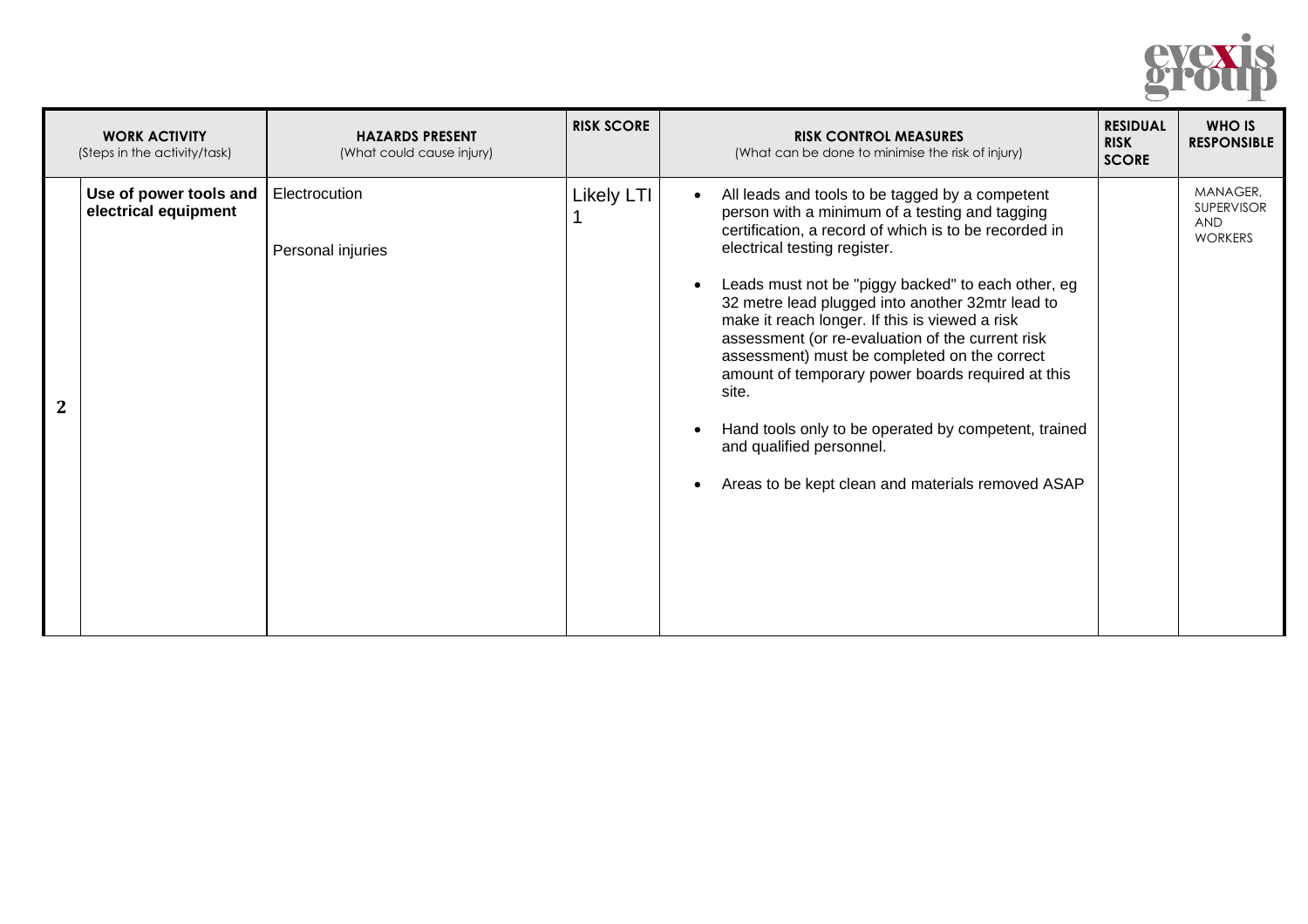

|   | <b>WORK ACTIVITY</b><br>(Steps in the activity/task)   | <b>HAZARDS PRESENT</b><br>(What could cause injury)                    | <b>RISK SCORE</b>                   | <b>RISK CONTROL MEASURES</b><br>(What can be done to minimise the risk of injury)                                                                                                                                                                                                                                                                                           | <b>RESIDUAL</b><br><b>RISK</b><br><b>SCORE</b> | <b>WHO IS</b><br><b>RESPONSIBLE</b>                           |
|---|--------------------------------------------------------|------------------------------------------------------------------------|-------------------------------------|-----------------------------------------------------------------------------------------------------------------------------------------------------------------------------------------------------------------------------------------------------------------------------------------------------------------------------------------------------------------------------|------------------------------------------------|---------------------------------------------------------------|
|   | Various carpentry and<br>joinery installation<br>tasks | Inexperienced casual labour staff can<br>cause harm to self and others | <b>Likely LTI</b><br>$\overline{2}$ | Ensure all staff have undergone a general safety<br>induction<br>All staff engaging in construction work must hold a<br>$\bullet$<br>White card and relevant documents to run certain<br>tasks<br>All staff to wear correct and appropriate PPE<br>$\bullet$<br>Site areas to be kept clean and tidy from trip hazards<br>$\bullet$                                         |                                                | MANAGER,<br>SUPERVISOR<br><b>AND</b><br><b>WORKERS</b>        |
| 3 |                                                        | Falls from working at heights                                          | Likely LTI<br>$\overline{2}$        | All mobile scaffolding exceeding 2 metres must have<br>$\bullet$<br>kickboards and mid rails in place.<br>3 points of contact must be maintained when<br>$\bullet$<br>ascending and descending the ladder<br>ladders must always be positioned securely on a flat<br>$\bullet$<br>surface<br>Avoid using the top 3 rungs of the ladder to improve<br>$\bullet$<br>stability |                                                | MANAGER,<br>SUPERVISOR<br><b>AND</b><br><b>WORKERS</b>        |
|   |                                                        | Cuts and abrasions                                                     | <b>Likely LTI</b><br>4              | Project manager and staff are responsible for work to<br>be carried out by a competent operator whilst<br>operating hand held tools<br>Staff to wear appropriate and correct PPE at all times<br>All manual handling to be in conjunction with Section<br>One of this SWMS.                                                                                                 |                                                | MANAGER,<br>SUPERVISOR<br><b>AND</b><br><b>WORKERS</b>        |
| 4 | <b>Basic cleaning</b>                                  | Work with chemicals                                                    | <b>Likely LTI</b><br>3              | All chemicals and materials (where required) are to<br>$\bullet$<br>have the appropriate MSDS held at site.<br>Labels should be clear, easy to read and visible on<br>$\bullet$<br>each cleaning bottle<br>Areas to be always kept clean and tidy<br>$\bullet$<br>Hazards to be reported immediately to appropriate<br>$\bullet$<br>person/s                                |                                                | MANAGER,<br><b>SUPERVISOR</b><br><b>AND</b><br><b>WORKERS</b> |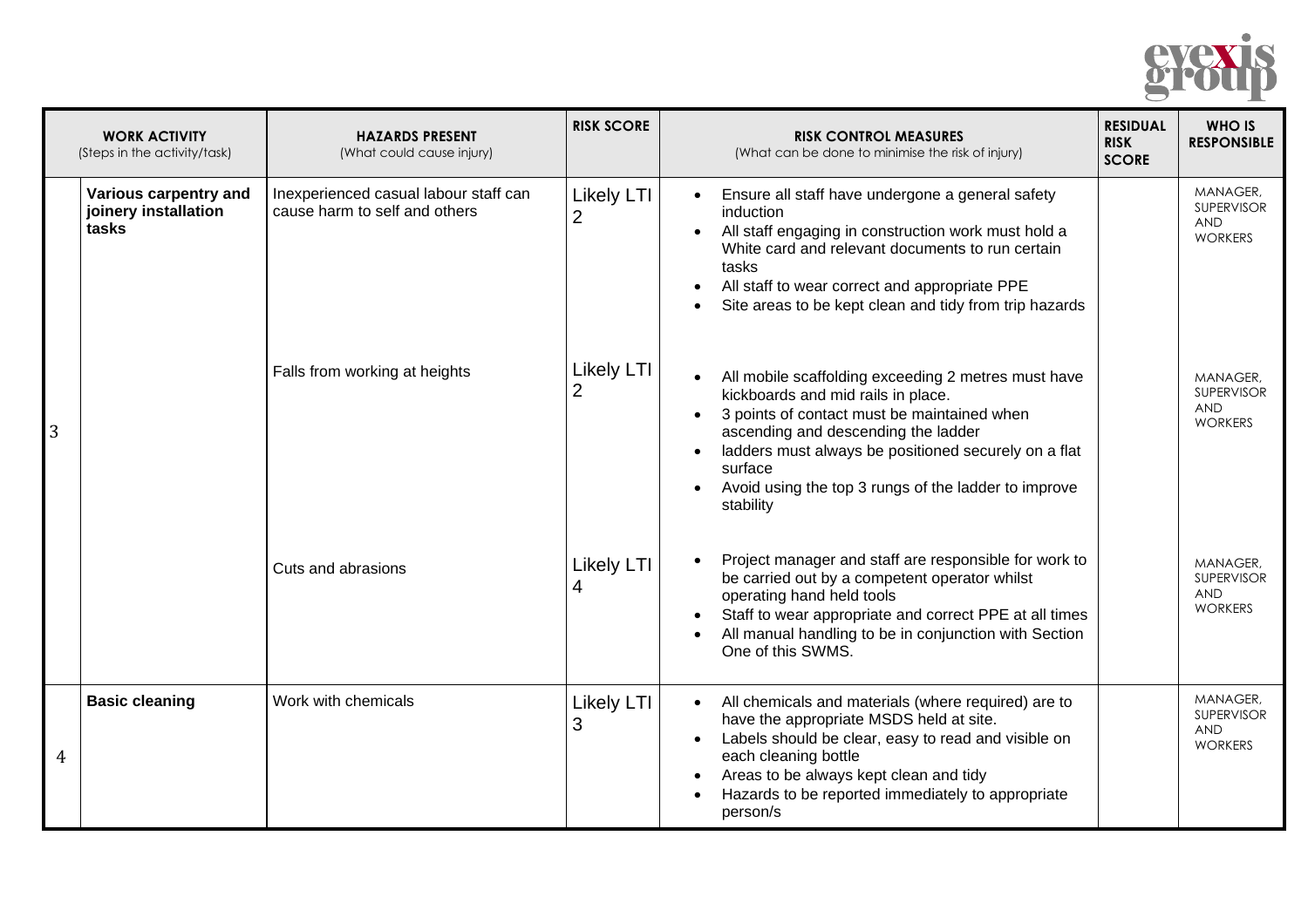

| List plant, equipment and tools to be used<br>e.g. Hand tools, Electrical tools, Ladders and any other equipment to be used in the task | RELEVANT LEGISLATION, CODES OF PRACTICE & AUSTRALIAN<br><b>STANDARDS</b>      |
|-----------------------------------------------------------------------------------------------------------------------------------------|-------------------------------------------------------------------------------|
| <b>Hand tools</b><br>$\bullet$                                                                                                          | Work Health and Safety Act 2011<br>$\bullet$                                  |
| <b>Electrical tools</b><br>$\bullet$                                                                                                    | Work Health and Safety Legislation 2011<br>$\bullet$                          |
| <b>Ladders</b><br>$\bullet$                                                                                                             | Workplace Injury Management & Workers Compensation Act 1998<br>$\bullet$      |
| <b>Scaffold</b><br>$\bullet$                                                                                                            | Workplace Injury Management & Workers Compensation Act 1998<br>$\bullet$      |
| <b>Scissor Lift</b>                                                                                                                     | Workplace Injury Management & Workers Compensation Act 1998<br>$\bullet$      |
| <b>Chemicals (general cleaning products)</b><br>$\bullet$<br>- AJAX SPRAY AND WIPE<br>- WATER BASED METHYLATED SPIRITS                  | How to Manage Work Health and Safety Risks<br>$\bullet$                       |
| <b>Electrical equipment</b><br>$\bullet$                                                                                                | <b>Hazardous Manual Tasks</b>                                                 |
|                                                                                                                                         | Work Health and Safety Consultation Cooperation and Coordination<br>$\bullet$ |
|                                                                                                                                         | Managing the Work Environment and Facilities<br>$\bullet$                     |
|                                                                                                                                         | <b>Construction Work</b><br>$\bullet$                                         |
|                                                                                                                                         | Managing electrical risks in at the workplace<br>$\bullet$                    |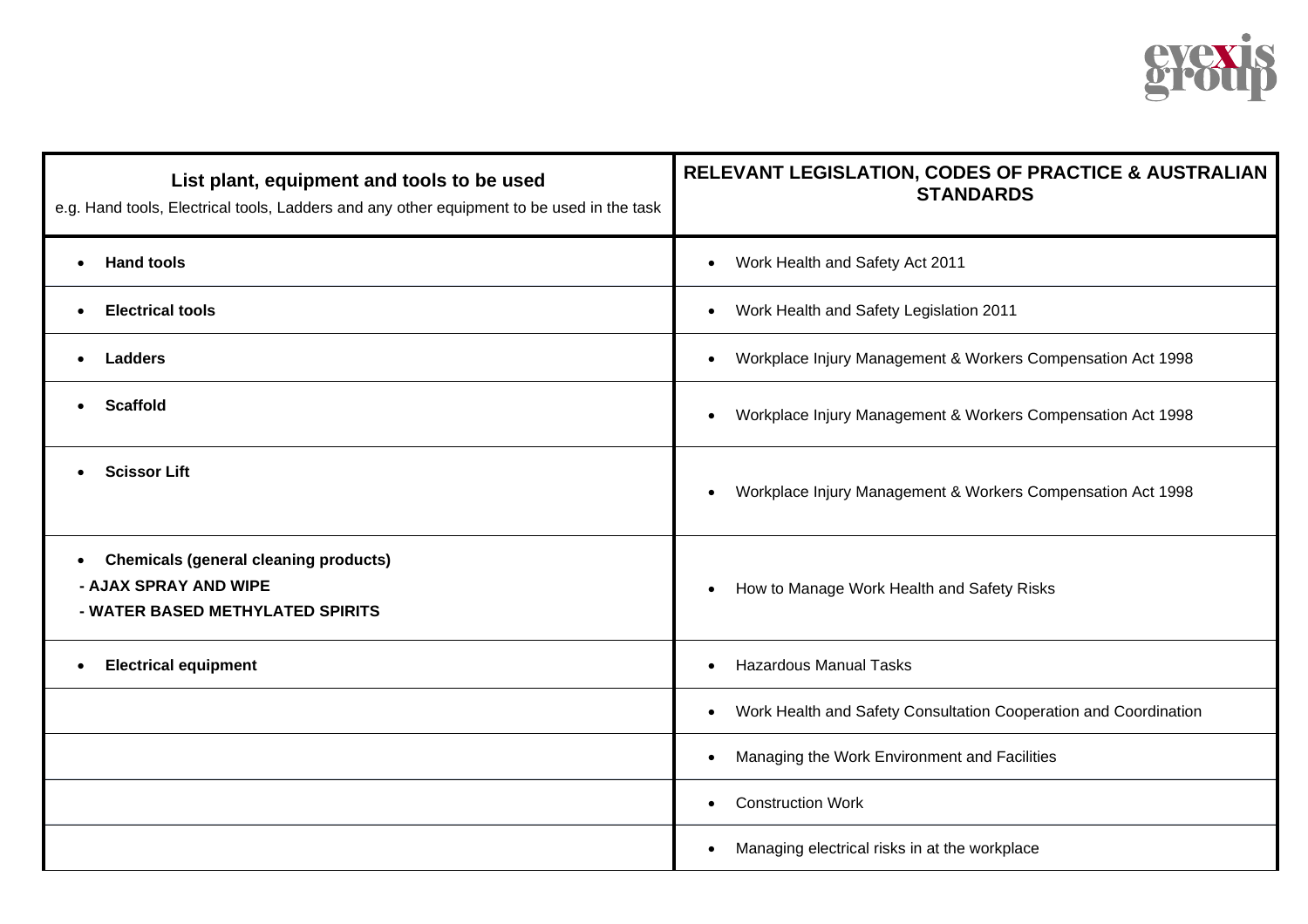

|                     |                                                        | $\bullet$ | AS 1319-1994 - Safety signs for the occupational environment                                                                                                     |
|---------------------|--------------------------------------------------------|-----------|------------------------------------------------------------------------------------------------------------------------------------------------------------------|
|                     |                                                        |           | AS 2397-1993 - Safe use of lasers in building and construction industry                                                                                          |
|                     |                                                        |           | AS 2211.12:2006 - Safety of laser products - Safety of free space optical<br>communication                                                                       |
|                     |                                                        |           | AS 3760:2010/Amdt 1:2011 - In service safety inspection & testing of<br>electrical equipment                                                                     |
|                     |                                                        |           |                                                                                                                                                                  |
| <b>Maintenance:</b> | tools to be tested and have a current test tag fitted. |           | All tools and equipment to be serviced in accordance with the manufacturer's instructions and visually inspected prior to use each day. All electrical leads and |

## *CONSULTATION & SIGN OFF*

## **Declaration by Workers:**

1. I have been consulted with and have assisted in the development of this Safe Work Method Statement.

2. I have been given the opportunity to comment on the content of this Safe Work Method Statement.

3. I have read and understand how I am to carry out the job steps listed,and will abide by the control measures outlined in this Safe Work Method Statement.

4. I have been supplied with the personal protective equipment identified in this SWMS and I have been given training in the safe use of this equipment.

5. I have read and understand the requirements set out in the mateial safety data sheets for the hazardous substances identified in this Work Method Statement.

6. I will ensure that this safe work method statement is reviewed and revised if relevant control measures are revised.

| <b>REVISED</b><br><b>DATE</b><br><b>SIGNATURE</b><br><b>DATE</b><br><b>SIGNATURE</b><br><b>NAME</b><br>  OCCUPATION, QUALIFICATIONS,<br>DUTIES, RESPONSIBILITIES | <b>REVISED</b><br><b>SIGNATURE</b><br><b>DATE</b> | <b>SIGNATURE</b> | <b>REVISED</b><br><b>DATE</b> |
|------------------------------------------------------------------------------------------------------------------------------------------------------------------|---------------------------------------------------|------------------|-------------------------------|
|------------------------------------------------------------------------------------------------------------------------------------------------------------------|---------------------------------------------------|------------------|-------------------------------|